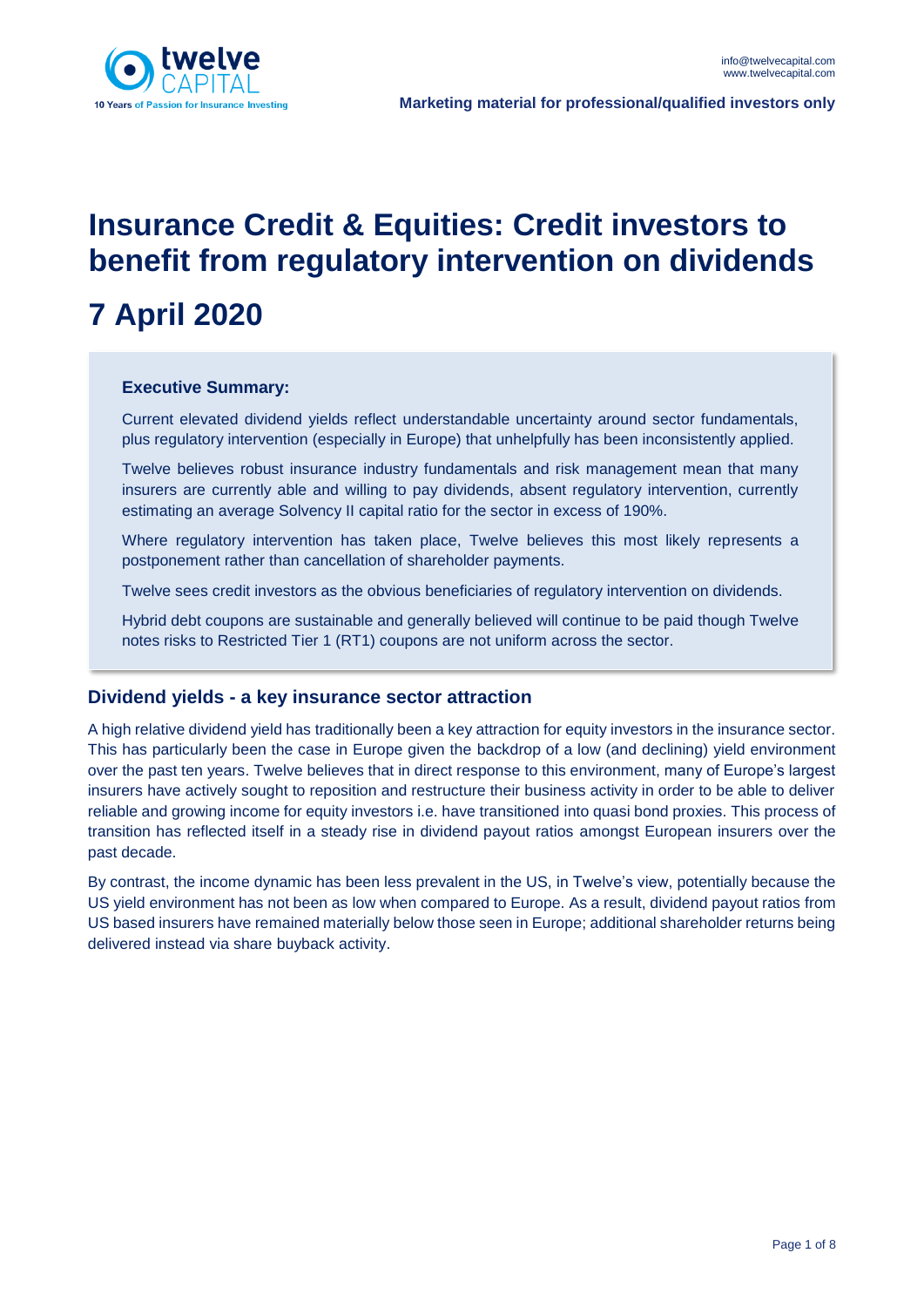



**Figure 1: Payout ratios – consensus expectations at the beginning of each year**

Source: Twelve Capital, Bloomberg. As at 6 April 2020.

The past month and a half has seen some of the sharpest financial market moves in history. Currently, equity markets are down 24% (MCSI World index) since the start of the year, investment grade corporate bond spreads have increased 169bps (Barclays Global Investment Grade index), reaching these levels at speeds faster than in the financial. In addition, interest rates have moved meaningfully lower, in some cases to record low levels.

In part due to such moves, the dividend yield of the insurance sector has only increased given 8% relative underperformance of the insurance sector versus broader equity markets year to date. The current dividend yield on the MSCI World Insurance Index of 4.9% is now well in excess of the broader MSCI World Index dividend yield of 3.1%. Such a level of relative yield differential has not been seen for at least 10 years the graph below shows. Twelve notes an even larger gap in many mature markets, such as the UK and Europe, where sources of secure dividend yield have become scarce.



#### **Figure 2: Relative dividend yield**

Source: Twelve Capital, Bloomberg. As at 6 April 2020.

Further, as the following chart shows, the 1 year forward dividend yield of Insurance globally ranks comfortably amongst the highest across the global equity market.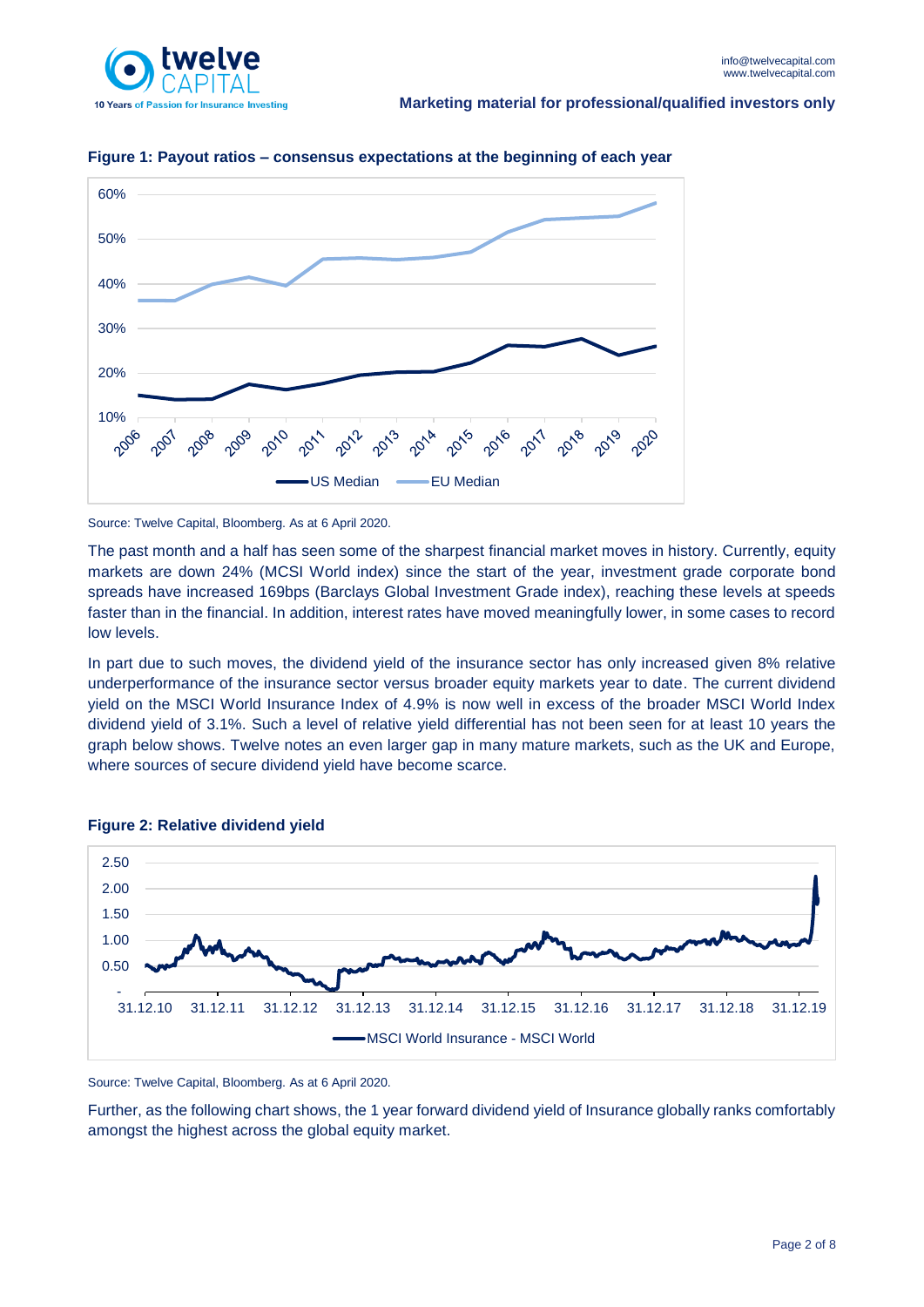



### **Figure 3: MSCI World: Sector dividend yields and payout ratios**

# **Elevated dividend yields are understandable given uncertain fundamentals…**

Higher dividend yields can reflect increased equity investor nervousness around the sustainability of dividend payments i.e. do insurance groups have the financial strength to support expected dividend payments? In Twelve's view, some increase ought to be expected for insurance and other industry segments, given uncertainty around fundamentals due to the nature of the COVID-19 pandemic. As Twelve has written on before, the current financial market environment is having an impact on the global insurance industry, from both an asset and liability perspective and uncertainties remain around the global economic outlook.

Further, Twelve notes that there is historical precedent of insurance companies reducing dividends in periods of stress. In a sample of 32 listed mid and large cap European insurance companies, 18 reduced dividends through the 2008/2009 financial crisis, while out of 30 listed insurance groups in the US reviewed by Twelve, 11 reduced dividends. In general, Twelve notes a higher concentration of dividend reductions during that period amongst the global composites, businesses with large life insurance segments (especially variable annuity writers), those that had higher levels of structured credit exposure or had strategically allowed themselves to drift away from core insurance activity, for example into providing credit wrappers or guarantees.

# **…although inconsistent regulatory intervention on dividends not helpful**

Twelve observes a growing list of interventions from regulators around the world urging financial companies to carefully consider cash payouts to shareholders this year. The motivation for intervention is fully understandable. Supervisors want firms to remain financially secure so that they can play their full part in supporting the broader economy during this period of stress. However, the pattern of intervention has not been consistent.

Twelve believes that the most significant interventions have so far been in Europe. By comparison, to date in the US, actions around shareholder returns has largely been limited to voluntary action on share buybacks by some banks.

The ECB has urged listed European banks not to accrue dividends or undertake share buybacks in 2020. The PRA in the UK recently asked the boards of all banks under its supervision to consider suspending dividends

Source: Twelve Capital, Bloomberg. As at 6 April 2020.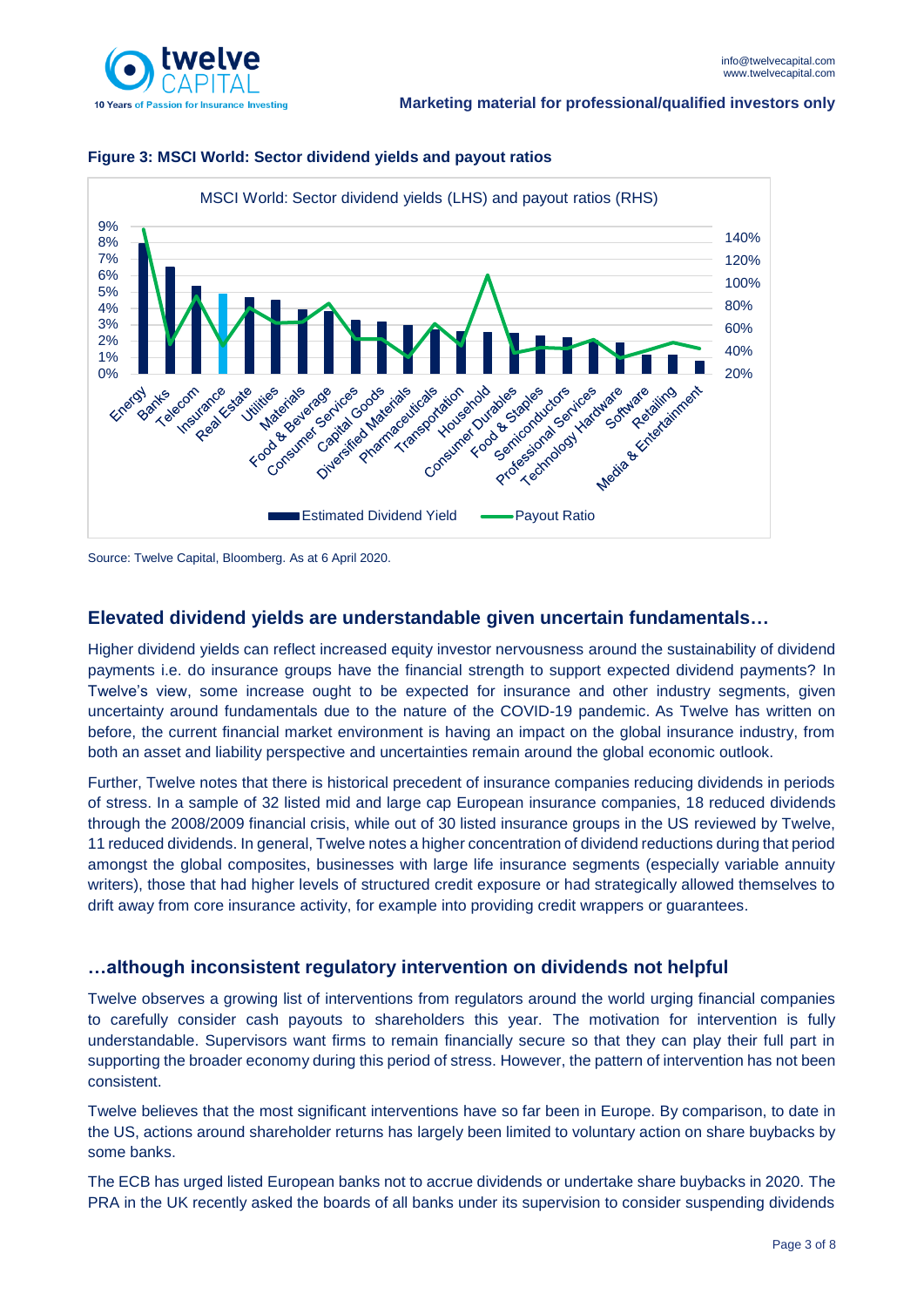

and share buybacks until the end of 2020, threatening that it stands ready to use supervisory powers to force compliance if banks do not voluntarily agree to such action.

A less strict approach has been applied by the Swiss regulator FINMA. It has welcomed the cancellation of share buyback activity by financials in the Swiss market and has only recommended that boards carefully consider the level of upcoming dividends.

Until very recently it appeared that regulators were typically drawing a clear demarcation between banks and insurance companies when it came to dividend payments. In Twelve's view, this made sense given intervention is not obviously required for the sector as a whole given the general robust capital positions of insurance groups, combined with the fact that the sector is not benefiting to the same degree as banks from government and central bank support during this period of stress.

However, last week, EIOPA (the European insurance supervisory authority) changed its advice to regulators, "*urging (re)insurers to temporarily suspend all discretionary dividend distributions and share buy backs*." Previously EIOPA had only advised that insurance companies should take measures to preserve their capital position including via prudent dividend and other distribution policies.

Complicating matters for investors, EIOPA's advice has not been immediately followed in a consistent manner by national regulators across Europe. Some, such as the Dutch and French regulators have mirrored the EIOPA stance. Others are preferring to take a more nuanced approach, with the German regulator, for example, writing in response to the EIOPA statement that it "*does not currently consider a blanket ban on distribution of insurance companies and pension funds as necessary*."

In the UK, the PRA has to date also taken a more measured approach in relation to insurers, only asking company boards to "*pay close attention to the need to protect policyholders and maintain safety and soundness*" when considering dividend payments.

## **Robust fundamentals would support ongoing dividend payouts from most insurers**

Clearly, the pandemic is a rapidly evolving situation. Nonetheless, Twelve continues to believe that robust insurance sector fundamentals mean the industry remains relatively well placed overall to weather the current pandemic situation.

Strong sector fundamentals were discussed in detail within previous notes (see [here\)](https://www.twelvecapital.com/dam/jcr:b1fdf81b-bf68-4d37-b91d-2ce467e9dd7b/Twelve_Capital_COVID_Update_20200317.pdf). Key factors pointing to resilience amongst insurance groups included:

- Numerous sources of insulation to market risk inherent to the insurance business model (such as no reliance on wholesale markets for liquidity funding, asset-liability matching, ability to share losses with policyholders);
- The benefit to sector financial strength of enhanced regulatory oversight (e.g. Solvency II in Europe from 2016, this regime also featuring regular stress testing to assess sector resilience against various market shocks);
- The industry's reaction to heighted regulation (e.g. material investment into enterprise risk management capabilities, further balance sheet strengthening and improvement to earnings quality); and
- Ahead of the pandemic, high levels of sector solvency capital, robust financial flexibility (i.e. relatively modest levels of debt leverage, strong fixed charge coverage) and ample liquidity.

Twelve continues to expect that in aggregate, direct impacts from the disease outbreak in terms of insurance losses, whilst painful, will be manageable (i.e. higher life mortality, disability, business interruption, travel insurance etc. claims). Some of the loss potential does remain highly uncertain, for example with disputes over the degree that commercial property policies will pay out on business interruption claims related to government enforced closures of restaurants, bars, and other public venues. Based upon current expectations, Twelve believes each of these, in aggregate, to be on the scale of moderate natural catastrophe loss events and, while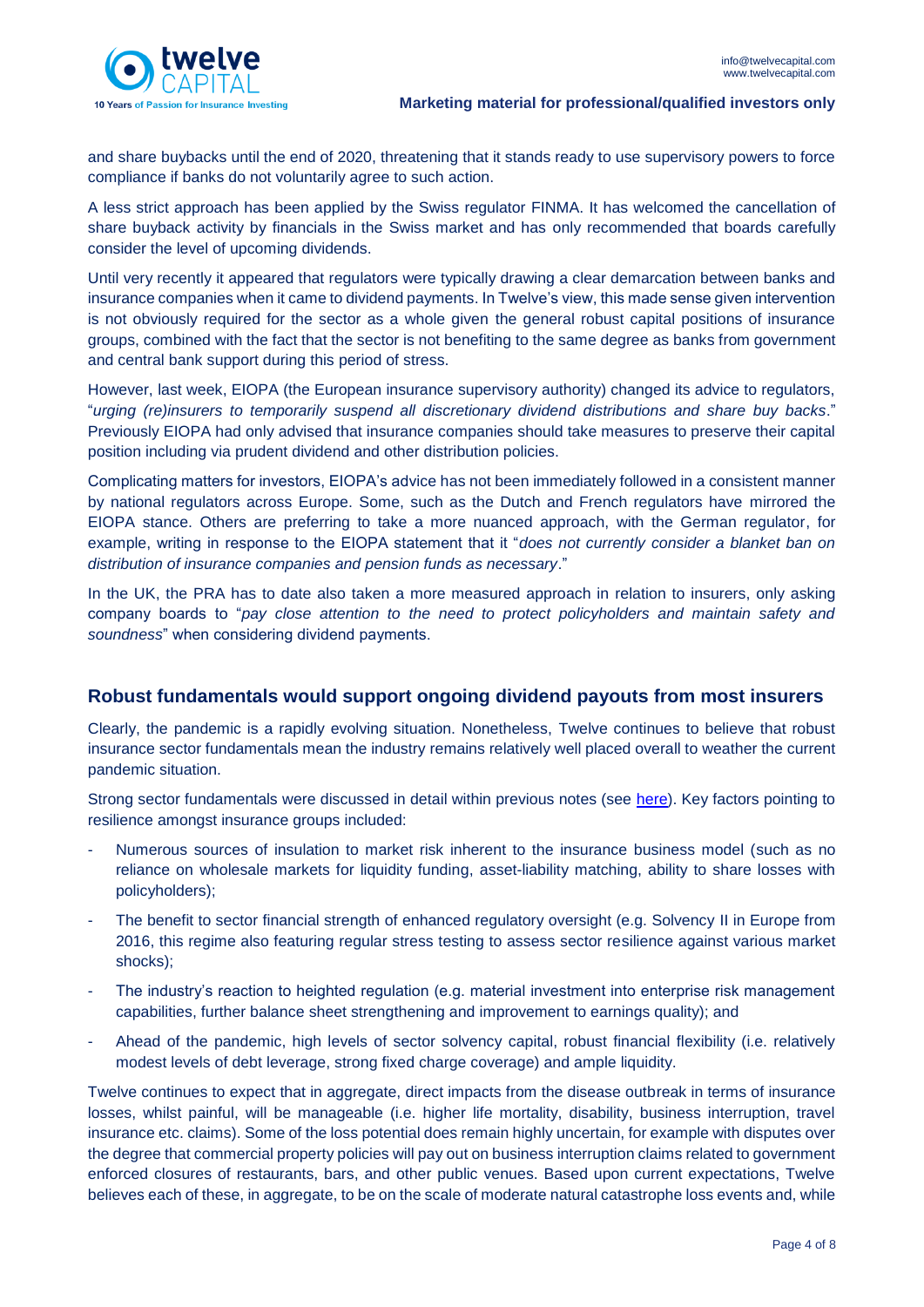

difficult to precisely estimate, be manageable by the industry. It is also possible that the profitability of some insurance classes may even improve, such as motor insurance, as lower driving activity translates into reduced claims frequency.

More significant impacts are expected from second order effects linked primarily to the performance of investment markets. These have of course been extremely volatile, providing at different times over recent weeks headwinds and even at times tailwinds to sector solvency.

One potential source of risk faced by insurers relates to their credit investing activity. Investment grade is by far the focus of insurer credit investments, regulatory regimes effectively making sub-investment grade credit investing uneconomic. Therefore, any action that supports investment grade credit is positive for insurance groups.

With that in mind, Twelve notes the extraordinary building global monetary and fiscal response to the virus designed to underpin the strength of the global economy and investment grade credit, including:

- The European Central Bank's commitment.to purchase an additional EUR 1trn of eligible instruments during 2020, and activation of the Pandemic Emergency Purchase Programme (PEPP) that will purchase up to a further EUR 750bn of bonds and commercial paper; and
- The US Federal Reserve announcing unlimited buying capacity for US treasuries and mortgage back securities, and new programs to purchase certain investment grade bonds in the primary and secondary markets.

Taking the potential direct and indirect impacts together, Twelve believes that, overall, sector financial strength is proving resilient. As evidence of this, Twelve estimates that Solvency II capital ratios in Europe, marked to market at the end of the first quarter, remain at a strong average level of ~191% across 48 monitored insurance groups (including accrued final 2019 dividends). Though down from ~207% reported at the end of last year, in Twelve's view most companies maintain a cushion over internal targets, which themselves are typically well above regulatory mandated levels, sufficient to comfortably fund dividend payments.

From a Solvency II capital ratio perspective, Twelve notes that a final 2019 dividend represents between 5 and 10 points of solvency. Therefore, where insurers are forced to cancel (rather than defer dividend payments), solvency ratios will move higher.



**Figure 4: Solvency II mark to market**

Source: Twelve Capital, Company Reports. As at 6 April 2020.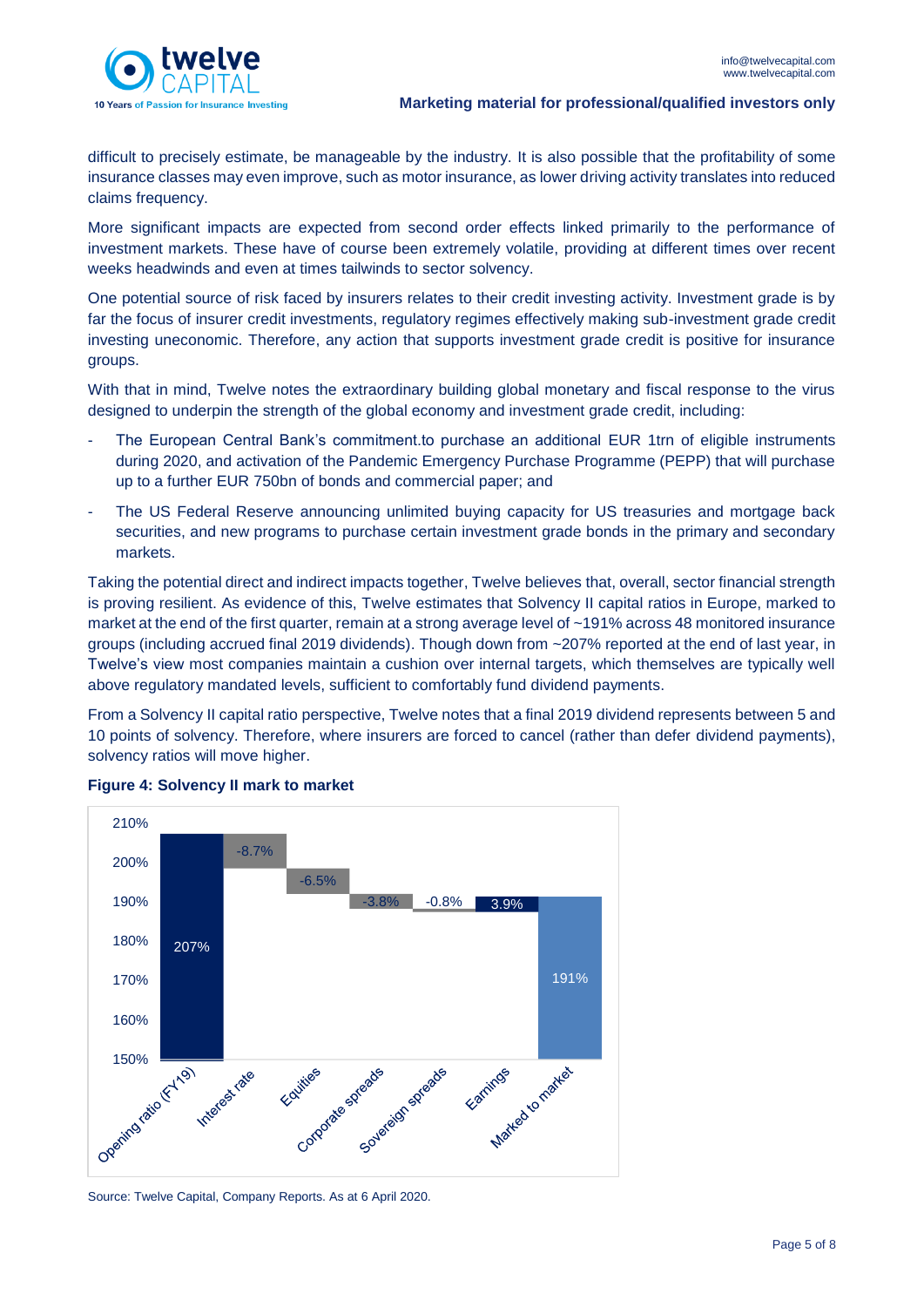

#### **Marketing material for professional/qualified investors only**

In the US, Twelve's modelling suggests that the majority of life insurers, historically the most exposed to macroeconomic shocks, maintain sufficient on balance sheet excess capital plus resilient free cash flow to both absorb expected capital impacts (e.g. credit losses, liability mark-to-market) and to continue to fund common dividends at existing levels.





Source: Twelve Capital, Company Reports. As at 6 April 2020.

# **Dividend affordability varies across insurance groups**

Twelve believes many insurers are currently able and willing to pay dividends, absent regulatory intervention. Where regulatory intervention has taken place, in Twelve's view this is most likely a postponement rather than cancellation of shareholder payments.

Putting aside the issue of regulatory intervention, looking through sector-level considerations and beyond 2020, Twelve does expect a range of outcomes among companies in relation to dividend security. This underscores the importance of deep fundamental work in assessing which individual insurers are best positioned to maintain shareholder distributions, and to emerge with strengthened competitive positions from this period of market stress.

In Twelve's view companies with some or all of the follow features are likely to be among the most resilient over the coming weeks, months, and quarters of uncertainty:

- Demonstrably strong enterprise risk management capabilities, including the ability to reliably communicate on mark to market solvency positions;
- Access to well diversified, strong performing sources of earnings and cash generation;
- An emphasis on fee or underwriting driven earnings, with less focus on investment spread businesses;
- Liquidity positions, especially in relation to holding companies, built to withstand extended periods of financial market stress;
- Robust and effective market risk hedging programs, where applicable;
- Generally lower investment leverage; and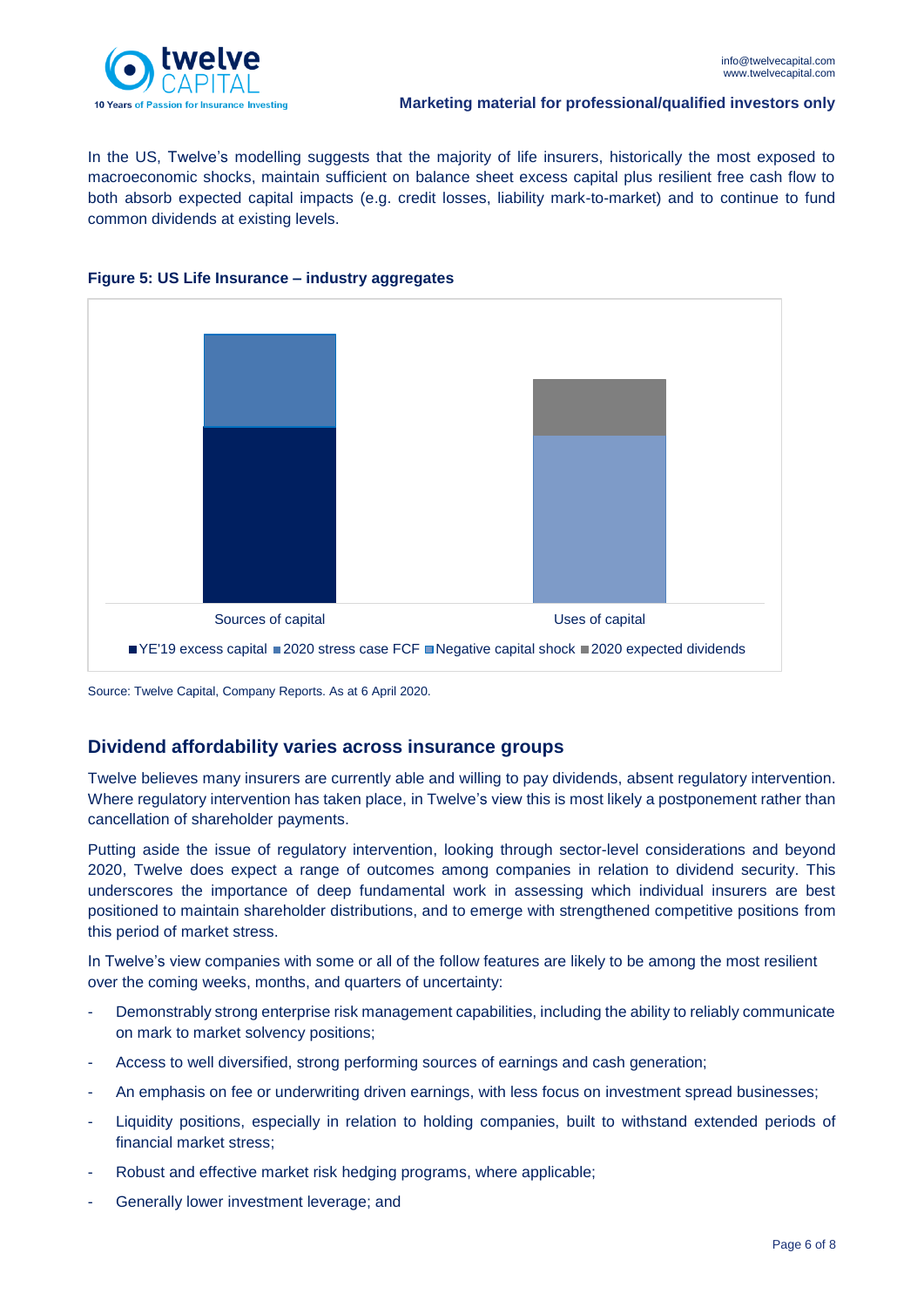

Lower debt leverage, with well laddered debt maturities.

The ability to look through industry aggregates and assess these company specific factors, including through solvency and balance sheet stress testing at the industry and individual company level, will be key in navigating what is sure to be a period of marked uncertainty and market stresses.

## **Credit investors to benefit from regulatory intervention on dividends**

The rapidly developing dynamic around European bank dividends has also generated debate over the security of coupons on bank hybrid debt instruments. This debate has been most prominent in relation to coupons on Additional Tier 1 (or 'AT1') instruments. These are the most junior (and therefore risky) of debt instruments issued by European banks key features providing for the cancellation of coupon payments.

At the time of writing, it would appear that these coupons are safe for now. Twelve notes explicit comments made by banks alongside their announcements around dividend cancellations, explicitly stating that the dividend actions do not have implications for AT1 coupons. Twelve also would point to comments made by Andrea Enria, the ECB's Supervisory Board Chairman during a recent interview on Bloomberg TV. He was asked directly whether the recommendations around equity dividends extend to AT1 and other hybrid debt coupons, replying "*We have no plan to suspend AT1 or Tier 2 payments*." He went on to make it clear that there are clear rules that determine when payments on AT1 bonds should be suspended, noting that banks currently are "*very far from reaching that point*."

Given the dividend debate in the insurance sector, Twelve has been closely monitoring Restricted Tier 1 (or 'RT1') instruments. These are the insurance sector's closest equivalent instruments to bank AT1s, also including full discretion around coupon payments. For various reasons, RT1s remain a relatively small class of insurance hybrid debt capital (the first RT1 was issued in 2017). Twelve estimates the amount outstanding of RT1s is in total ~EUR 7bn, split across 14 issues, representing ~7% of total European insurance hybrid debt notional.

In Twelve's view, insurance hybrid debt coupons, including RT1, are generally sustainable and will continue to be paid. As previously stated, where insurers are forced to cancel (rather than defer dividend payments), solvency ratios will move higher, adding to credit investor protection. Nonetheless, the potential risks to RT1 coupons are not uniform across the sector, in Twelve's view, also lending support to the importance of deep fundamental analytics for which Twelve Capital is well-positioned.

**Twelve Capital AG** Dufourstrasse 101 8008 Zurich, Switzerland Phone: +41 (0)44 5000 120

**Twelve Capital (UK) Ltd** Moss House, 15-16 Brook's Mews London W1K 4DS, United Kingdom Phone: +44 (0)203 856 6760

[info@twelvecapital.com](mailto:info@twelvecapital.com) [www.twelvecapital.com](http://www.twelvecapital.com/)

#### **About Twelve Capital**

Twelve Capital is an independent investment manager specialising in insurance investments for institutional clients. Its investment expertise covers the entire balance sheet, including Insurance Bonds, Insurance Private Debt, Catastrophe Bonds, Private Insurance-Linked Securities and Insurance Equity. It also composes portfolios of its Best Ideas. It was founded in October 2010 and is majority-owned by its employees. It has offices in Zurich and London.